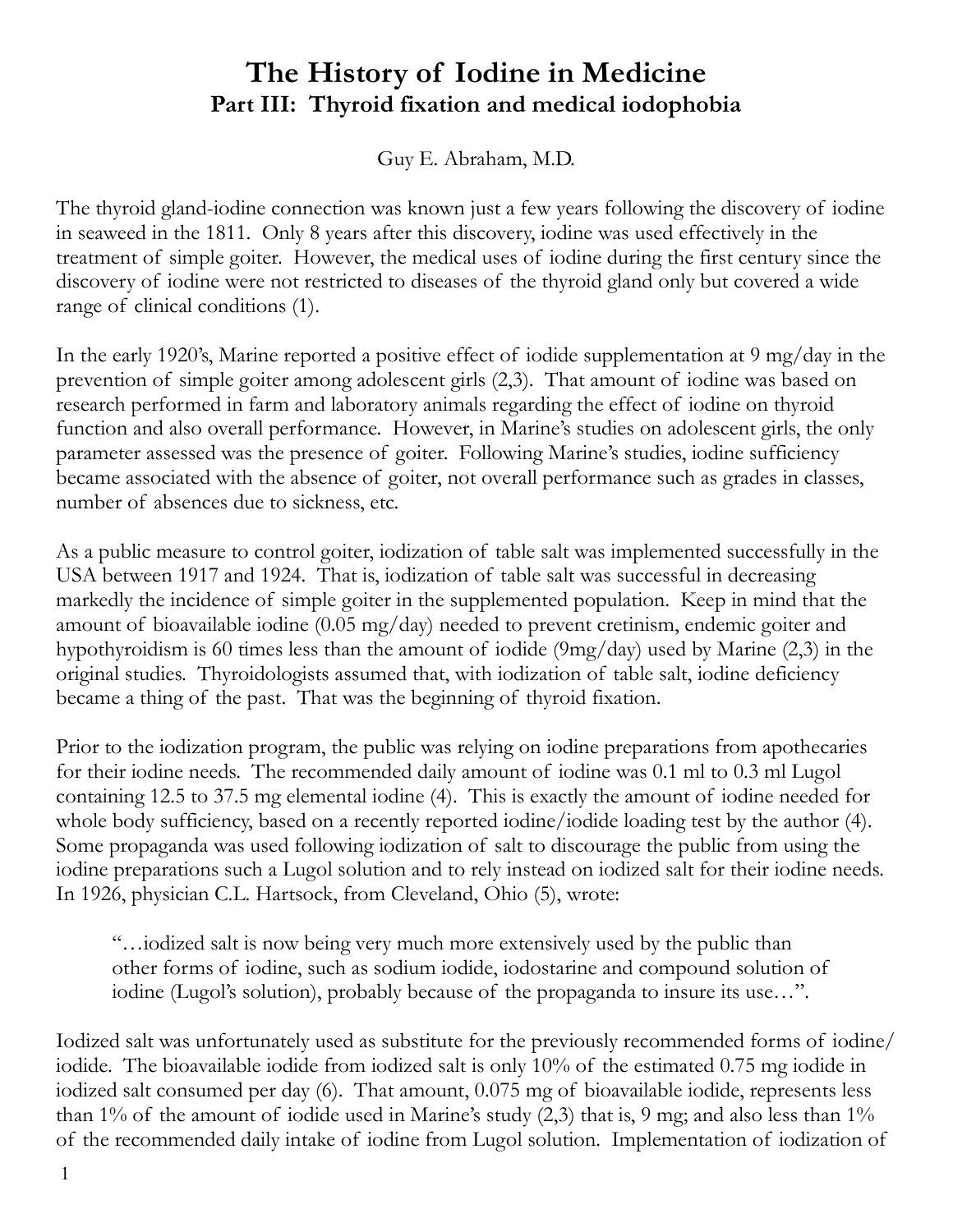salt was associated with an increased incidence of autoimmune thyroiditis (4).

Instead of iodized salt, Hartsock (5) recommended the use of a tablet of iodine/iodide in known and fixed amounts as the best form of supplementation, just like the most popular form of supplementation used today for vitamins, minerals and trace elements.

"Tablets containing definite amounts of iodine seemed to be the method of choice."

With the availability of thyroid hormones in the 1930's, iodine was completely ignored by thyroidologists in the treatment of iodine deficiency-induced goiter and hypothyroidism. A textbook entitled "Diagnosis and Treatment of Diseases of the Thyroid", edited by Amy Rowland and published in 1932, contained chapters from 24 thyroidologists of that time (7). Although the most common cause of hypothyroidism and simple goiter worldwide is iodine deficiency, the recommended treatment of hypothyroidism was summarized in 2 sentences:

"The treatment of hypothyroidism of any type consists merely in the substitution of thyroid extract for the deficient secretion. Any form of prepared gland or the active principle, thyroxin, may be used."

Iodine neglect in the 1930's by thyroidologists progressed to medical iodophobia in the late 1940's and early 1950's. Following World War II, there was a systematic attempt to remove iodine from the food supply of Christian America. Iodophobic misinformation, well synchronized with the introduction of alternatives to iodine supplementation in medical practice, strongly suggest a well planned conspiracy by agents of foreign powers planted at strategic positions in academia and the regulatory agencies (8). U.S. physicians became the stooges of these agents of foreign powers. Iodophobic misinformation permeated all textbooks of medicine and the subspecialties. From books written by physicians for physicians and for the consumers, iodophobia, which has reached pandemic proportions, trickled down to books written by lay persons for consumers (4,9).

A new syndrome, medical iodophobia, was recently reported (4). Medicoiodophobes suffer from: A) Split personality which results in iodophobia within the orthoiodosupplementation range previously used safely and successfully in medical practice and iodophylia for megadoses of iodide (up to 12gm/day). B) Double standards, which render those physicians intolerant to the minor side effects of the inorganic forms and extremely tolerant toward severe side effects of the radioactive and organic forms. C) Amnesia toward the inorganic nonradioactive forms when making therapeutic decisions. D) Confusion, attributing the severe side effects of organic iodine containing drugs to inorganic iodine/iodide. E) Altered state of consciousness, allowing doublethink, doublespeak and contradictory logic to become acceptable.

Although the factors involved in medical iodophobia are still unknown, decreased cognition seems involved. Since low iodine intake is associated with intellectual impairment, deficiency of this essential element cannot be ruled out, and if present, would create a self-perpetuating phenomenon. Needless to say that medical iodophobia is contagious and can be transmitted to patients and other physicians (iatrogenic iodophobia). Although there is yet no official report from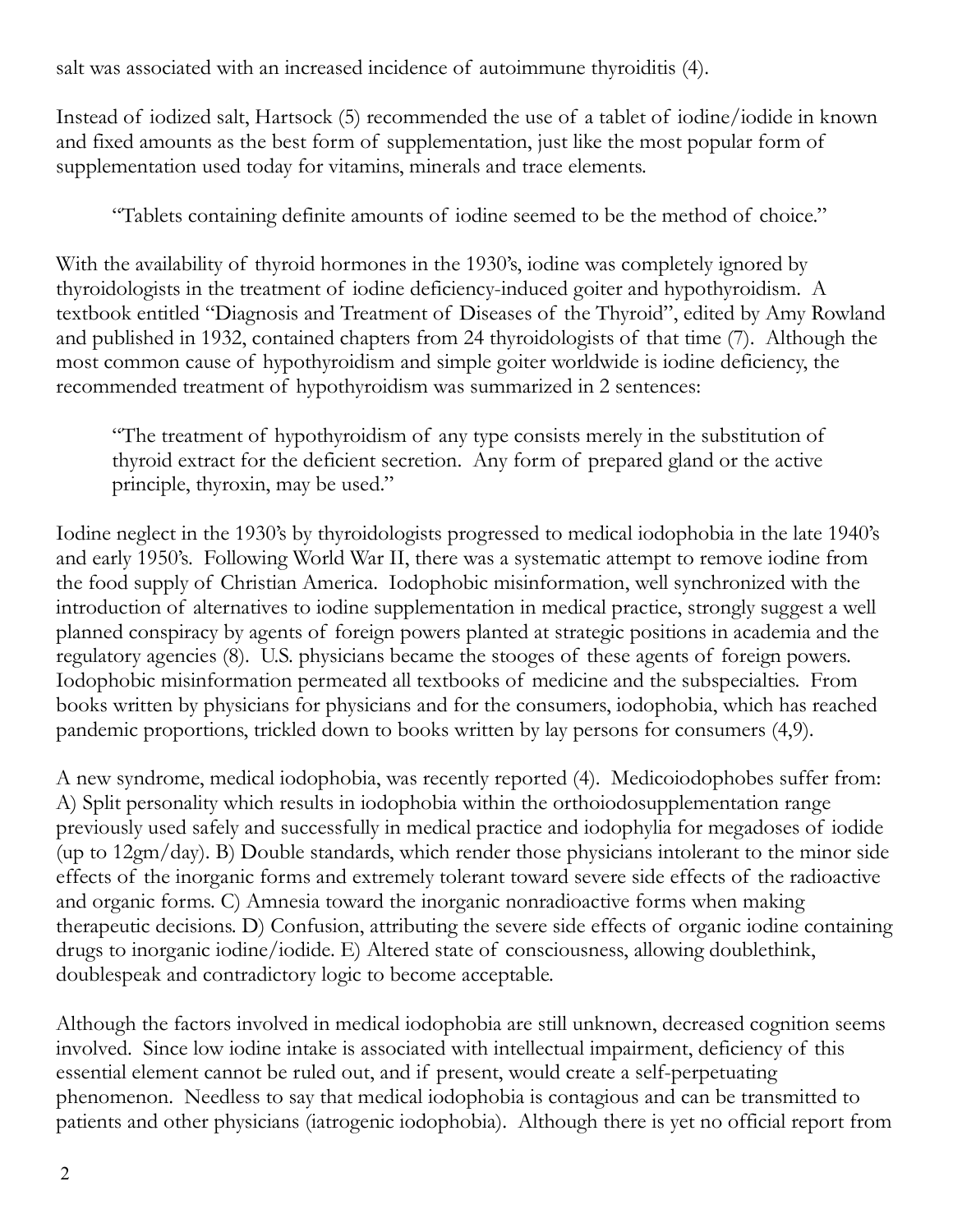the Center for Disease Control regarding the prevalence of medical iodophobia in the U.S. medical community, it is likely that this syndrome has reached pandemic proportion.

Medical iodophobia will remain a syndrome until the causes are discovered and effective therapy implemented. The disastrous effect on the U.S. population of the zombification of the medical profession through iodine deprivation is already evident. Implementation of the orthoiodosupplementation program in the medical community is highly recommended. The increased cognition of health care professionals, resulting from orthoiodosupplementation, will eventually trickle down to patients in the form of a more enlightened approach to patient care.

Before World War II, non-radioactive forms of inorganic iodine were considered a panacea for all human ills (10), but today, they are avoided by physicians like leprosy. Who, what, killed iodine? The first nail in the iodine coffin was the publication by Wolff and Chaikoff from U.C. Berkley in 1948 (11), describing their finding in rats administered iodide in increasing amounts by intraperitoneal injection. When serum inorganic iodide levels reached 0.2 mg/L, that is 10- 6M, radioiodide uptake by the thyroid gland became undetectable. The correct interpretation would be: Iodide sufficiency of the thyroid gland was achieved when serum inorganic iodide levels reach 10- 6M, as we previously discussed (9). But Wolff and Chaikoff concluded that serum inorganic iodide levels at a concentration of 10-6M blocks the synthesis of thyroid hormones, resulting in hypothyroidism and goiter. These authors did not measure thyroid hormones in the rats studied. Hypothyroidism and goiter were not observed in those rats. This fictitious phenomenon became known as the Wolff-Chaikoff Effect (12). Because these law-abiding rats refused to become hypothyroid and instead followed their normal physiological response to the iodide load, they were unjustly accused of escaping from the law of the Wolff-Chaikoff Effect. Labeling these innocent rats as fugitives was a great injustice against these rodents.

The second and final nail in the iodine coffin was hammered in by Wolff in 1969 (12). By 1969, Doctor Wolff had moved to the National Institute of Health from U.C. Berkley. Wolff arbitrarily defined 4 levels of "iodine excess". The first level of excess started with intake above 0.2 mg/day, and iodide intake of 2 mg or more was considered "excessive and potentially harmful". By the 1970's, physicians concluded that one must avoid inorganic non-radioactive iodine like leprosy, unless it was incorporated into the toxic organic iodine containing drugs. Then iodine could be tolerated because iodine could be blamed for the toxicity of these drugs.

Whereas the first wave of medical iodophobia was initiated in 1910 by the pen of one man, Swiss surgeon, Nobel laureate, Professor Theodore Kocher and lasted some 15 years (1910-1925) (1), the second wave of medical iodophobia initiated in 1948 by the pen of two men, Wolff and Chaikoff, is alive and well even after some 60 years of existence.

As unbelievable as it may sound, the Kocher Iodophobic Effect was initiated by a report from Kocher one year after he received the Nobel Prize, stating that he (Kocher) experienced symptoms of hyperthyroidism following ingestion of potassium iodide. One man, reporting his experience using iodine on himself initiated the first wave of medical iodophobia. After 15 years of intimidation, preventing the widespread effective use of iodine, due to the Kocher Iodophobic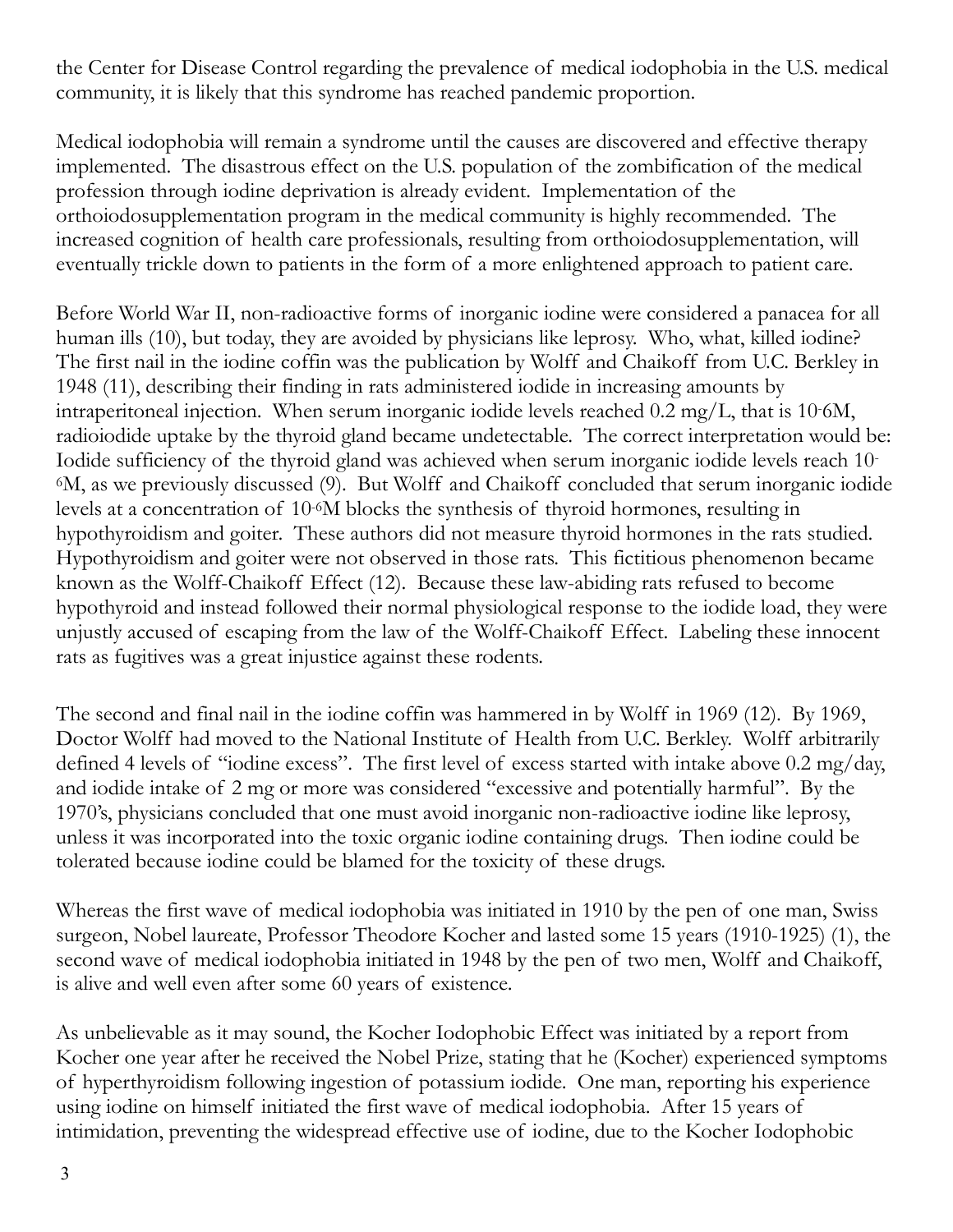Effect, physicians were able to escape from the Kocher inhibition because of poor synchronization of iodophobic publications and a small nucleus of enlightened members of the medical profession. The amazing success and long duration of the Wolff-Chaikoff Iodophobic Effect on the medical community is most likely due to the well synchronized timing of a series of iodophobic publications and also due to iodine deprived and zombified physicians who were unable to escape from the Wolff-Chaikoff Effect. The rats used in the Wolff-Chaikoff Experiment were successful in escaping from Wolff-Chaikoff Effect because they received significant amounts of iodine, improving their cognition.

The proper terminology for the Wolff-Chaikoff effect is "The Wolff-Chaikoff Iodophobic Domino Effect". I will give one example, just one example, of the iodophobic domino effect of the Wolff-Chaikoff 1948 publication (11), resulting in the removal of iodine from a very important staple food in the USA, that is our daily bread which contained the full RDA of 0.15 mg per slice for a period of about 20 years between 1960 to 1980 (4,9).

## *Wherefore do ye spend money for that which is not bread?* (Isaiah 55:2)

In the early 1960's, potassium iodate was added to bread as a dough conditioner. Iodate was added with the purpose of oxidizing sulfhydryl groups of flour proteins and thereby improving the rheological properties of the dough. By oxidizing sulfhydryl groups, iodate is reduced already during mixing of the dough and it reaches the consumer as iodide (13). This was an oversight by the agents of foreign powers planted at strategic positions in academia and the regulatory agencies. Obviously, they are not infallible. As mentioned previously, one slice of bread contained the full RDA of 150 ug (14,15). This amount of the dezombifier iodine in a major staple food of Christian America could not be tolerated for long. Something had to be done and fast. The Wolff-Chaikoff Domino Effect was used to deiodize bread, concomitant with an increased concentration of the goitrogenic, carcinogenic and zombifying bromate in our food and water supplies (8). The following describes the sequence of events in this Domino Effect.

Because of isotope dilution effect, the percent of radioiodide uptake by the thyroid gland decreased from 20-30% to 10-20%, following iodization of bread. In 1965, London et al (16), from the National Institute of Health, evaluated the amount of iodine present in 32 bakery products from 12 different commercial bakeries. They reported that a typical diet contributed to approximately one mg of iodine per day and 726 ug came from bakery products. Concern was expressed over the inhibition of thyroid hormone synthesis in thyrotoxic patients at those levels of iodine. The last sentence of their publication read: "One milligram of iodine will suppress the uptake of radioactive iodine by the normal thyroid gland, probably by simple dilution of the dose, and may considerably reduce organic binding of iodine in the thyroid glands of thyrotoxic persons (8)." Reference 7 of their manuscript is a study published in 1949 by Stanley (17) one year after the Wolff-Chaikoff Effect was reported in rats (11). The first paragraph of Stanley's manuscript stated the objective: "The interest of thyroidologists was recently aroused by the demonstration by Wolff and Chaikoff (2) that, with levels of serum iodide higher than 20 to 30 micrograms per cent, organic binding of iodine in the rat thyroid was inhibited. Extension of these observations to man was undertaken…".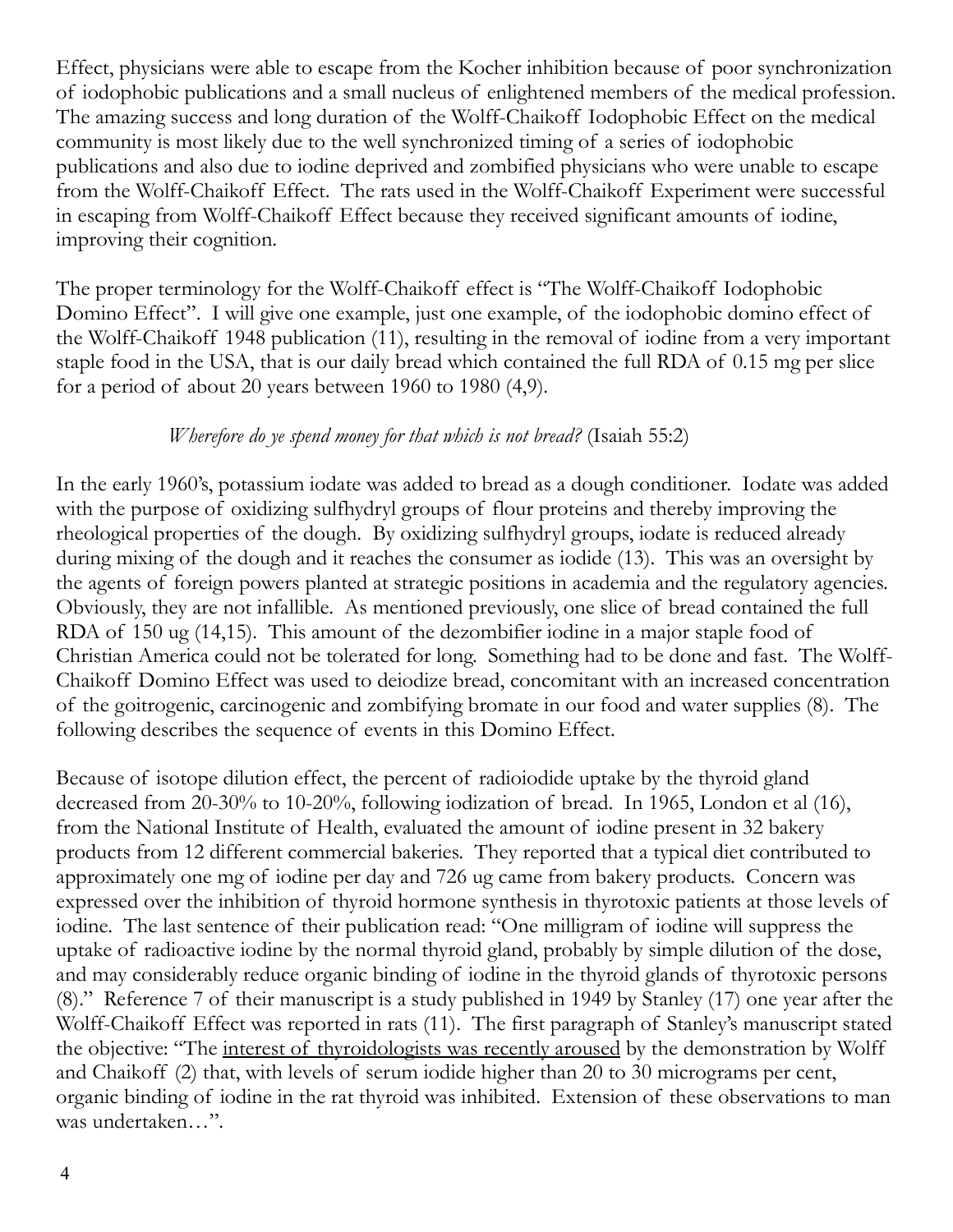The interest of thyroidologists could not have been aroused so quickly by the publication of Wolff and Chaikoff in The Journal of Biological Chemistry (11), a journal involved in publishing research in the basic sciences, not clinical medicine. The thyroidologist with aroused interest was Stanley himself who obviously had insider's information in order to publish his manuscript within a year following the Wolff-Chaikoff publication, considering the fact that it takes several months for the review process in peer review journals, and that it would have required several months for him to design and perform his experiments after reading the Wolff-Chaikoff paper. During the year Stanley published his "extension of the Wolff-Chaikoff Effect to man", he co-authored a paper with Astwood on the use of goitrogens in the management of patients with Graves' disease as an alternative to inorganic iodine/iodide.

It is a strange coincidence that the investigators who authored the iodophobic publications, regarding the so-called inhibition of organic binding of radioactive iodide in the thyroid gland by the administration of inorganic nonradioactive iodide, were also involved in testing goitrogens in laboratory animals and in normal human subjects; and implementing the use of these goitrogens as an alternative to inorganic iodine/iodide in patients with Graves' disease (4).

Some 4 years after London's publication (16), Pittman et al (14) reported in 1969 on the negative impact of iodization of bread, that is, as far as Pittman et al (14) appraised it. Remember this is the same year Wolff published his iodophobic review (12). Again, timing and synchronization of iodophobic misinformation is critical for the destruction of Christian America. Events that seem unrelated but well synchronized for maximum effect is a key ingredient for the successful outcome of deception.

Pittman et al (14) compared the mean value of the 24 hr radioiodide uptake by the thyroid gland in a group of 63 euthyroid subjects prior to iodization of bread with another group of 53 euthyroid subjects following the use of potassium iodate in bread. These investigators also measured 24 hr urine iodide levels and serum inorganic iodide in some subjects of both groups. The 24 hr radioiodide uptake by the thyroid gland for both groups were  $(\times \pm SD)$ : pre-iodization of bread: 28.6  $\pm$  6.5%; and post-iodization of bread 15.4  $\pm$  6.8%. We have previously reported the correlation between 24 hr radioiodide uptake by the thyroid gland with the average daily intake of iodine, based on a review of the published literature (9). The data simplified is displayed in Fig. 1. Thyroid gland sufficiency for iodide is achieved with a daily intake of 6 mg. For whole body sufficiency, daily intake between 12.5 to 50 mg is required (4).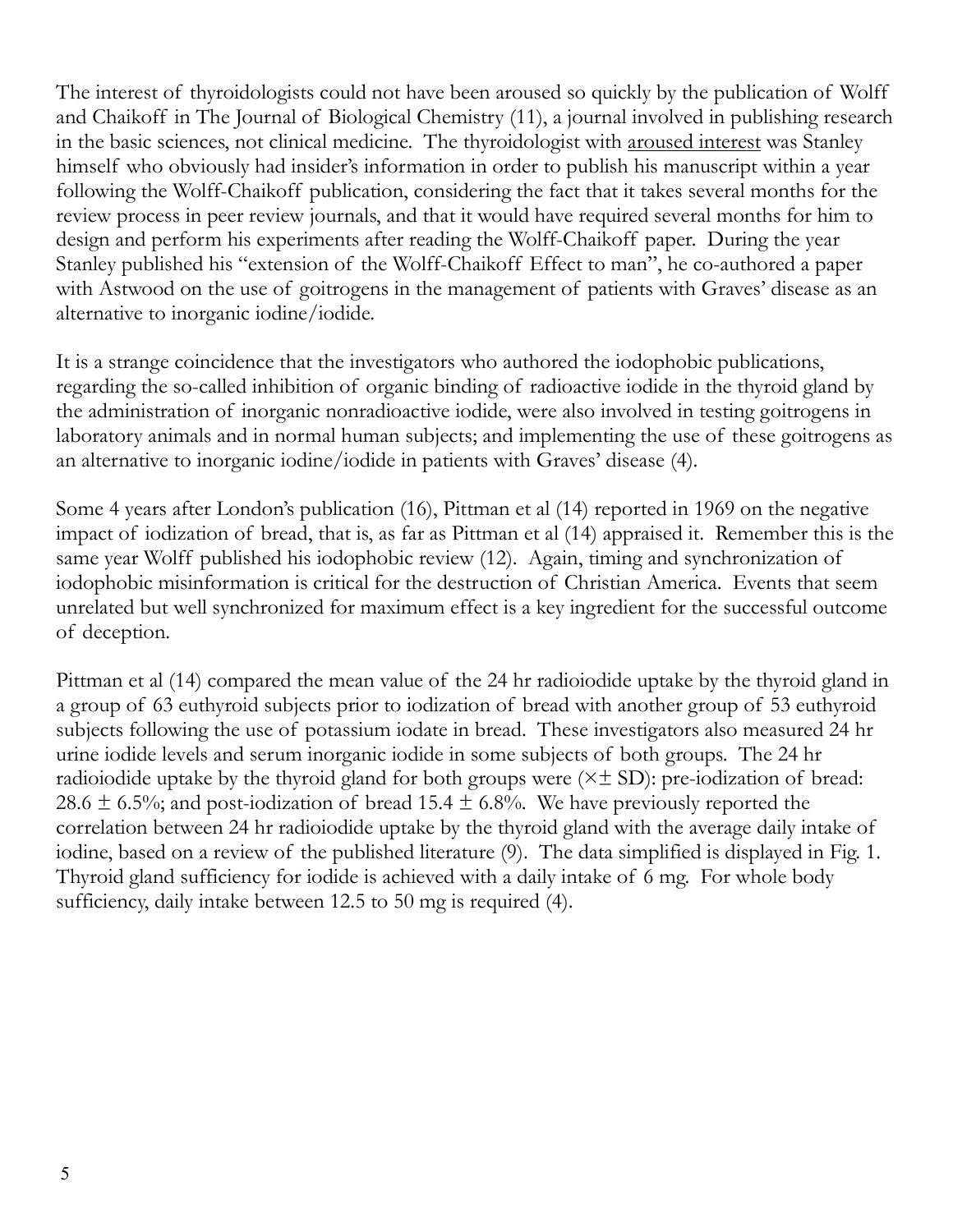

Pittman et al (14) estimated a mean daily intake of 680 ug, that is 0.68 mg iodine in the group studied post-iodization of bread. These investigators were alarmed by such unexpectedly "excessive" intake of iodine, resulting in these subjects being "heavily loaded with iodine". This is a quote from the discussion section of their publication:

"Evaluation of several aspects of iodine kinetics in 30 of our euthyroid subjects revealed them to be heavily loaded with iodine. We had anticipated that local subjects probably ingested liberal quantities of iodine, but we had not expected to find such high values as 680 ug per day for the urinary iodine excretion or 1.9 ug per 100 ml for the plasma inorganic iodide concentration (PII). These values are far in excess of most in the literature and approach those found in groups ingesting diets unusually rich in iodine."

Pittman et al were referring to mainland Japanese who consume a daily average of 13.8 mg (13,800 micrograms) of iodine from seaweed when they mentioned "groups ingesting diet unusually rich with iodine". Based on statistics generated some 20 years ago, mainland Japanese represent one of the healthiest nations on earth (4,9). At the time of Pittman's publication, iodophobic misinformation from the Wolff-Chaikoff 's Domino Effect was so widespread that bread makers were already looking for an alternative to iodates as dough conditioners. They first considered azodicarbonamide, but it was too toxic, so they settled for bromate, a goitrogen with carcinogenic and zombifying potentials (4). Pittman et al (14) were elated with this move by bakers to replace **Example 12**<br> **Example 20**<br> **Example 20**<br> **Example 20**<br> **Example 20**<br> **Example 20**<br> **Example 20**<br> **Example 20**<br> **Example 20**<br> **Example 20**<br> **Example 20**<br> **Example 20**<br> **Example 20**<br> **Example 20**<br> **Example 20**<br> **Example 20**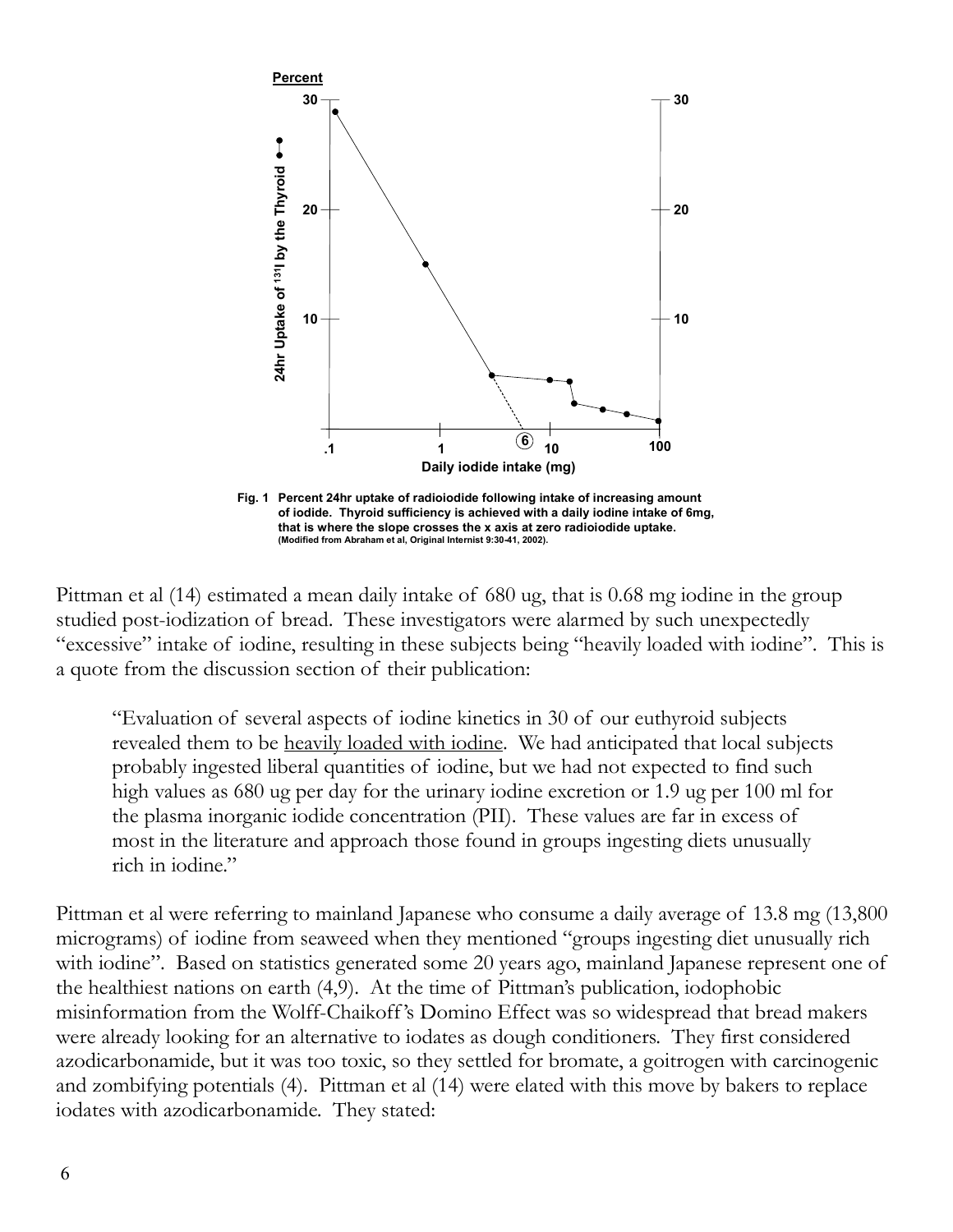"Bread makers are using a new organic agent, azodicarbonamide, to an increasing extent to replace the halogens. If this trend continues, dietary iodine from this source may fall to low levels."

To recapitulate on the Iodophobic Domino Effect of the Wolff-Chaikoff forgery:

- 1948: Wolff-Chaikoff (W-C) forgery (11)
- 1949: Stanley supposedly extended the fictitious W-C effect observed in rats to humans (17)
- 1965: London et al (16) from the National Institute of Health quoted Stanley's forgery to alarm their readers about their findings of "large quantities" of iodine in bread
- 1969: Pittman et al (14) confirmed London's findings of "excessive iodine" in bread
- 1969: Wolff's iodophobic review (12)

| Late 1970s to Early 1980s: | Bakers replace iodate with bromate as a dough conditioner. Bromate     |
|----------------------------|------------------------------------------------------------------------|
|                            | is a goitrogen, carcinogen, and a zombifying agent (4).                |
| From 1980 to 2000:         | Increased prevalence of obesity, diabetes, hypertension, cancer of the |
|                            | breast and thyroid glands in the U.S. Populations (4).                 |

We have previously presented evidence that iodophobic misinformation in medical textbooks may have contributed to the high prevalence of breast cancer in the U.S. female population (4,9). Unfortunately, the latest Ninth Edition of Werner & Ingbar's The Thyroid, published in 2005 (18) contains the same iodophobic misinformation promulgated in the Eighth Edition published in 2000 (19). In the Eighth and Ninth Editions, Roti and Vagenakis wrote the section on "Effect of Excess Iodide" (20,21). Quotes from the Eighth Edition:

"Strong evidence indicates that excess iodide can induce thyroid dysfunction, and these iodine-induced abnormalities in thyroid function are the subject of this subchapter."

"Occasionally drinking water may be a source of excess iodine intake, such as in some Chinese countries where the drinking water has an iodine concentration of 300 to 462  $\mu$ g/L. The population residing in those areas has a urinary iodine excretion rate as high as  $900 \mu g/L$ ."

These authors used micrograms instead of milligrams to make the numbers appear "excessive". They considered iodide concentrations between 300 to 462  $\mu$ g/L (0.3- 0.46 mg/L) in drinking water as excessive. Yet, studies performed in the U.S. for 5 years in a prison inmate population consuming drinking water containing 1 to 2 mg/L  $(1,000 \text{ to } 2,000 \text{ ug/L})$  of iodine (22) reported no complication.

"Because of the increasing difficulty experienced by many communities in achieving satisfactory disinfection of public water supplies with acceptable concentrations of chlorine, a feasibility study on the use of iodine for this purpose was undertaken". "The effectiveness, ease of administration and palatability were prime reasons for considering iodine as a disinfectant of community water supplies". "effective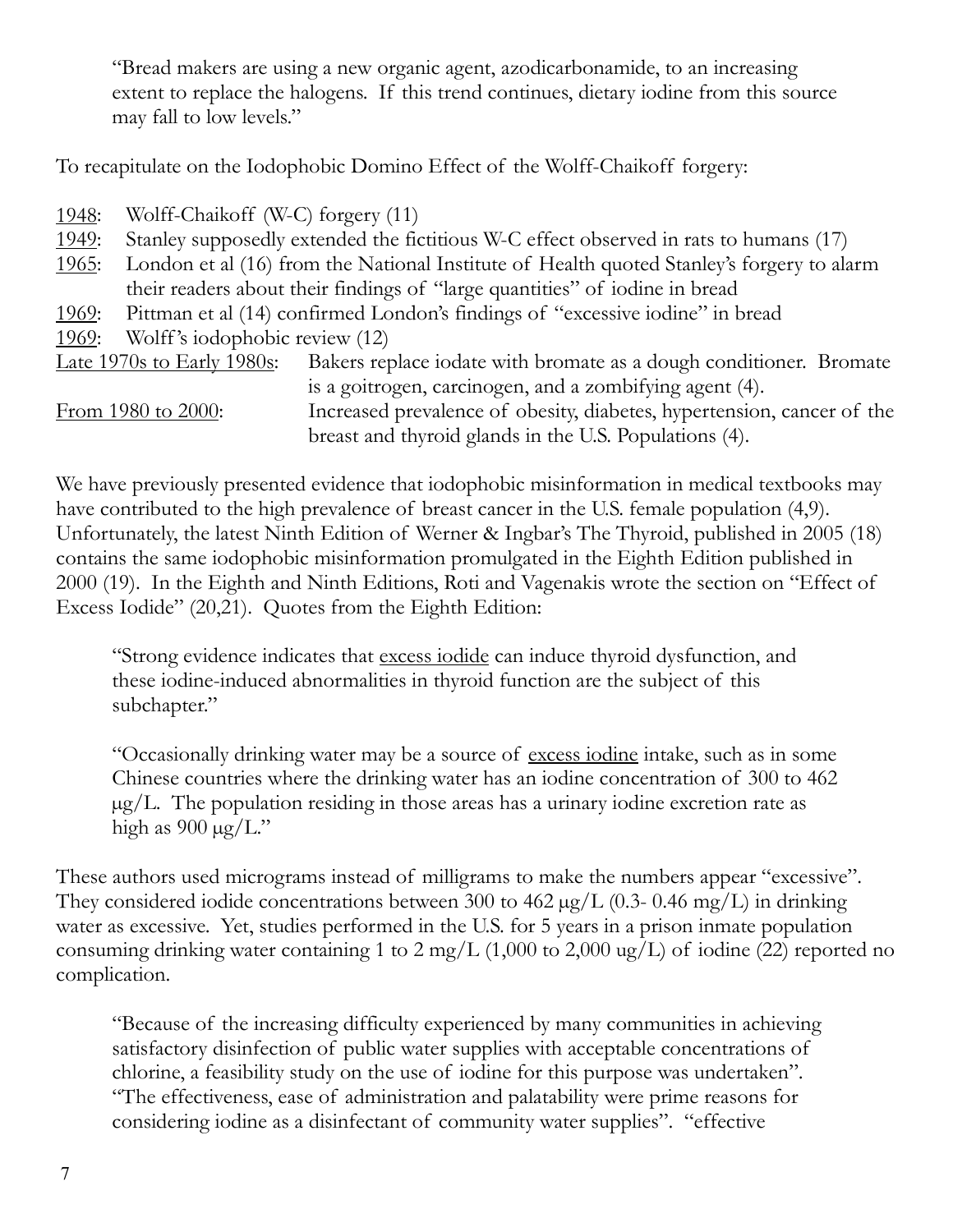bacteriological control of the water was maintained by all concentrations of iodine used in this study". "At an iodine concentration of 1 mg/liter (1 ppm), the water met all standards for safety and palatability (1962 USPHS Drinking Water Standards)". "During the five years in which this study was conducted no instances of urticaria or iodism were observed. … for serum thyroxine were unaffected by iodination of the water supply. … None of the prison inmates developed clinical evidence of hyperthyroidism or hypothyroidism throughout this study."

Several other studies confirmed the safety of inorganic non-radioactive iodine in daily amount greater than the amount Roti and Vagenakis considered toxic. For example, Clement (23) in Tasmania, reported that a daily intake of 1.4 mg of potassium iodide (10 times the RDA) by infants and children for 16 years resulted in reduction in the prevalence of goiter, but in some regions, that amount of iodine was not sufficient enough to have a significant effect on the rates of goiter.

In the 2005 Edition (21), Roti and Vagenakis repeated the same iodophobic misinformation promulgated in 2000 Edition and added a new one:

"A group of American volunteers working in west Africa had a median urinary iodide excretion of 5.048 ug/L, due to a faulty iodination system, and some developed goiter and subclinical hypothyroidism (26)."

A review of their reference 26 revealed that this manuscript was poorly documented and should not have qualified for publication in the Journal of Clinical Endocrinology & Metabolism unless some heavy weight coauthor threw his weight around to get it through. In the manuscript entitled "Effects of Chronic Iodine Excess in a Cohort of Long-Term American Workers in West Africa" by Pearce, et al (24), 102 Peace Corp volunteers were evaluated during and 30 weeks after they cease to ingest water from filters containing **organic-iodine iodophores**. During the period the subjects were using the iodine containing filters, the urinary concentrations of iodide had a mean value of 5 mg/L. Serum iodide levels had a mean value of 0.29 mg/L. Based on renal clearance of iodide, that is 43.5 L/day (6), the average daily intake of iodine in these subjects calculated from the mean serum iodide level is: 0.29 mg/L  $\times$  43.5 L/day = 12.6 mg/day. This is the average daily intake of 60 million mainland Japanese (4,9), one of the healthiest populations on planet earth. The following quotes from Pearce's publication are evidence of a faulty experimental design. It is very surprising that such a mediocre manuscript made it through just because it is iodophobic:

"Corps volunteers were authorized to receive a follow-up evaluation by an endocrinologist after returning from Niger. Some follow-up evaluations were incomplete, as some of the subjects chose not to visit an endocrinologist upon returning, and different endocrinologist obtained different follow-up laboratory studies. … Ultrasound evaluation was not performed. … No volunteers had overt symptoms of thyroid dysfunction as evaluated clinically."

In the discussion section of their publication, Pearce et al did not fail to mention the fictitious Wolff-Chaikoff Effect as if it was a proven fact. More than 50 years after the Wolff-Chaikoff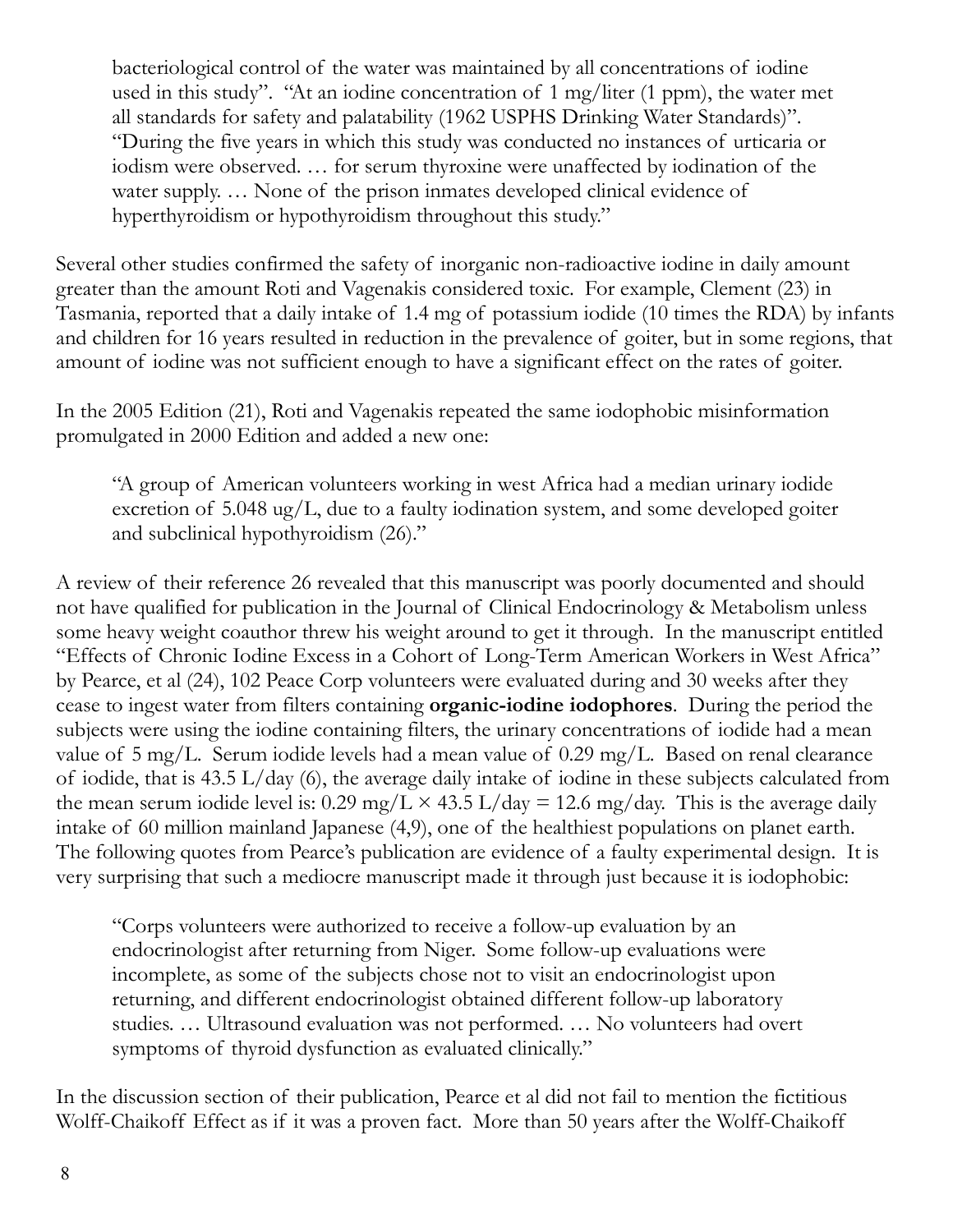forgery, it is still quoted in iodophobic publications.

"Acute excess iodine ingestion has long been known to result in a transient decrease in iodine organification, termed the acute Wolff-Chaikoff effect."

Attempts to reproduce the Wolff-Chaikoff experiments in rats by other investigators were unsuccessful. In vitro studies revealed that concentrations of iodide as high as 10-2M were required to interfere with the mechanisms involved in cellular uptake and organification of iodide (25). These amounts are 4 orders of magnitude greater than 10-6M serum iodide proposed by Wolff and Chaikoff to cause inhibition of organification of iodide by the thyroid gland. Yet, thyroidologists refer to these in vitro studies to confirm the Wolff-Chaikoff Effect. They must think we are really stupid. Daily intake of 50 gm (50,000,000 micrograms) iodide would be required to achieve these peripheral levels of 10-2M in the adult human subject (4), a heroic amount by any standard.

In the Eighth Edition of "The Thyroid", Meier and Burger (26) called iodine a contaminant that interferes with the destructive effect of goitrogens. Obviously, thyroidologists hate the thyroid gland.

"There is a marked competition between iodide and the thionamides for the active site of TPO. … In situations of severe iodine contamination, these are the two major mechanisms leading to the loss of efficiency of these drugs. It is also likely that iodine contamination reduces the capacity of the thyroid to concentrate the thionamides."

However, in the Ninth Edition, they were kinder and gentler to iodine – they stopped calling iodine a contaminant (27). They just wrote that it is "excess" iodine that is the problem. The amount of daily intake of iodine that protects the thyroid gland from the harmful effects of iodine inhibitors is called by these thyroidologists "severe iodine excess". They have gone berserk!

"There is a marked competition between iodide and the thionamides for the active site of TPO. … In situations of severe iodine excess, these are the two major mechanisms leading to the loss of efficiency of these drugs. It is also likely that iodine excess reduces the capacity of the thyroid to concentrate the thionamides."

Keep in mind that these drugs block the uptake of iodide not only by the thyroid gland but also by every target organ of the human body. Why would anyone in his/her right mind want to concentrate iodine-blocking agents in the thyroid gland and the rest of the body because of iodinedeficiency induced hyperthyroidism? These patients need more iodine, not iodine blocking agents.

Thyroidologists have become so destructive that some of them recommend radioiodine ablation of the thyroid to allow the reintroduction of the toxic organic iodine containing drug amiodarone in patients with a prior history of amiodarone-induced thyrotoxicosis. To quote Hormida et al (28):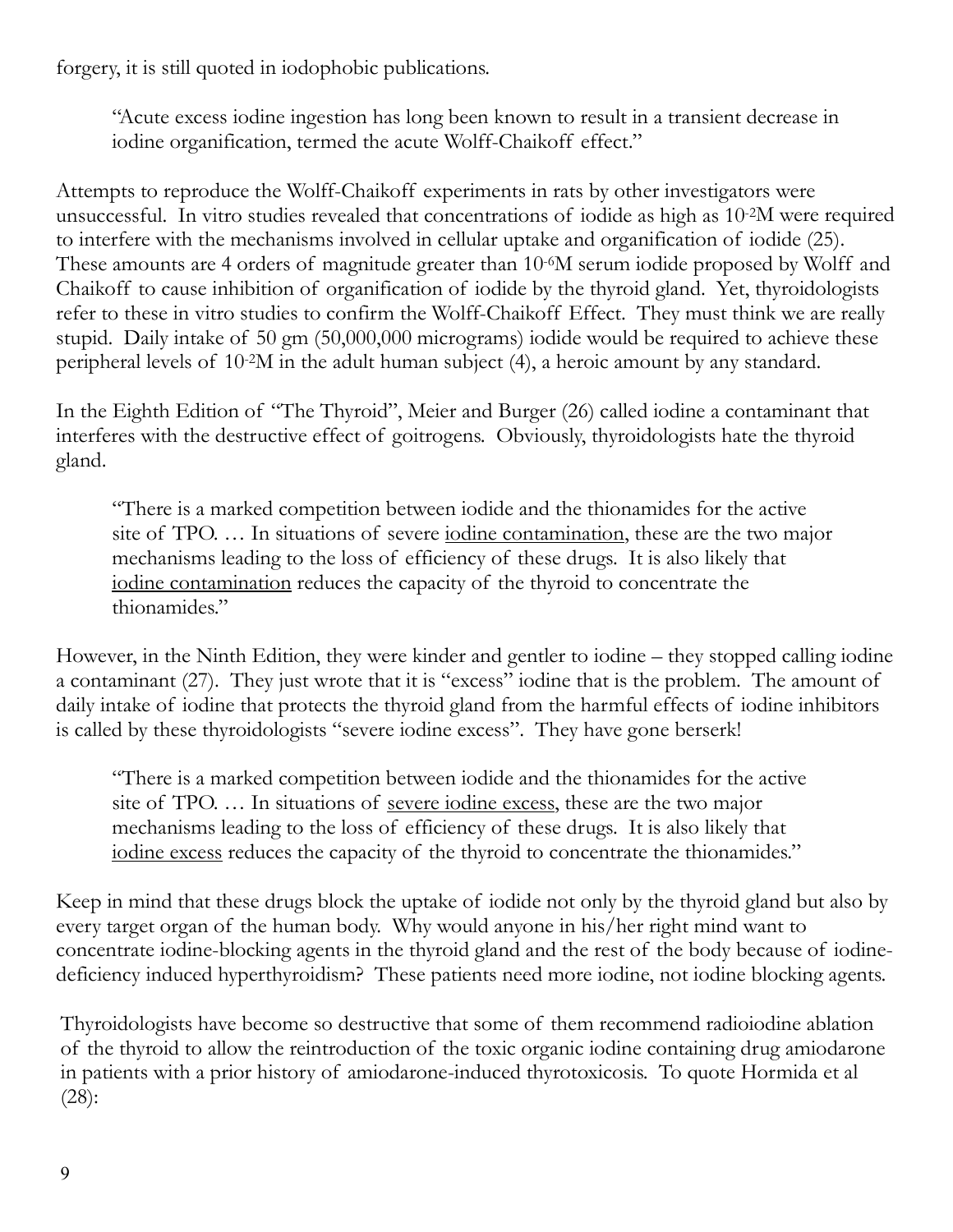"…However, hypothyroidism should be viewed as a goal, rather than a complication of treatment in these patients".

Farwell et al (29) recommend "near total thyroidectomy" in cases of "resistant amiodaroneinduced thyrotoxicosis:

"…we suggest that near-total thyroidectomy warrants considerations as definitive treatment for resistant amiodarone-induced thyrotoxicosis."

How come cardiologists never considered inorganic non-radioactive iodine as first line of therapy in cardiac arrhythmias instead of the toxic sustained release iodine drug, amiodarone?? A careful review of published data on amiodarone suggests that this organic iodine containing drug is a sustained release form of iodine. The iodine released is the active agent with the drug itself being the cause of its toxicity (30). Inorganic non radioactive iodine is the treatment of choice in those clinical conditions currently treated with amiodarone.

In their 2001 publication, Martino et al (31) reported a list of side effects and complications of amiodarone: corneal microdeposits  $= 100\%$  of the cases; anorexia, nausea  $= 80\%$ ; skin photosensitivity and discoloration  $= 55-75\%$ ; neurological symptoms  $= 48\%$ ; abnormal liver tests  $= 25\%$ ; thyroid dysfunction  $= 14-18\%$ ; lung dysfunction  $= 10-13\%$ . The pulmonary toxicity is the most serious complication of amiodarone therapy, with a fatal outcome in 9% of the patients experiencing this side effect of amiodarone (32).

It is hard to believe that such a drug is widely used by U.S. physicians in medical conditions where inorganic non-radioactive iodine has never been tested. Connolly (33) in his 1999 review of amiodarone efficacy and safety reported:

 "On the basis of the number of prescriptions filled in retail pharmacies, amiodarone was the most often prescribed antiarrhythmic agent, account for 24.1% of the total antiarrhythmic prescriptions in 1998."

He further commented that amiodarone accounted for 33 to 74% of prescriptions in Europe, North and South America, compared to 0.3% in Japan, which is 100 times less than the other countries mentioned. It is of interest that mainland Japanese consume at least 100 times the RDA for iodine (9,34). That is at least 100 times more iodine than countries with 100 times more prescriptions for amiodarone. Regarding the evidence based analysis of amiodarone efficacy and safety, Connolly stated: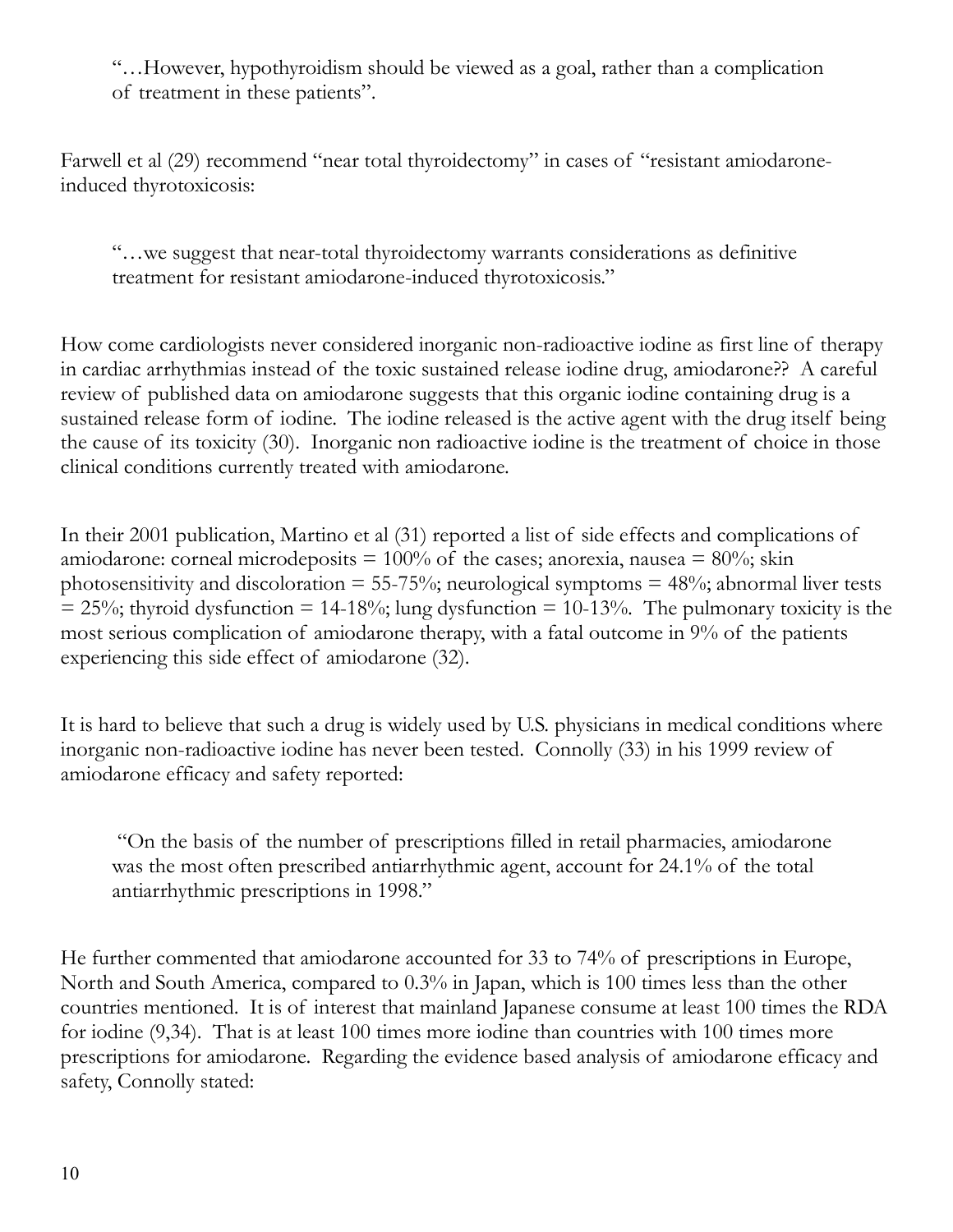"The general view that amiodarone is the most useful drug for VT and VF, notwithstanding the rather modest evidence from randomized trials, led to its being adopted as the standard medical therapy in several recent randomized secondary prevention trials evaluating the ICD. … A meta-analysis of these trials based on individual patient data yielded a relative risk reduction in all-case mortality of 13% to 15%, which was of borderline statistical significance (P=0.03 or 0.06 depending on analytical method used)."

When endocrinologists from India reported the presence of biologically active sodium/iodide symporter (NIS) in breast tissue from women with intraductal carcinoma (35), they totally ignored the obvious implications for the therapeutic use of inorganic non-radioactive iodine in patients with breast cancer. They showed their preference for the systemic use of radioiodide. This form of therapy would expose every organ of the body to the carcinogenic and cytotoxic radioiodide. They have gone berserk!

"The unequivocal demonstration of NIS expression, its functionality and retention of iodine by organification further provides supportive evidence for use of radioiodine as an additional treatment modality of human breast carcinoma." (35)

After 60 years in the Dark Ages, following the second wave of medical iodophobia, inaugurated by the Wolff-Chaikoff Iodophobic Effect (11,12), iodine is emerging recently as an important nutrient for protection against breast cancer and the degenerative diseases of the Western World (4,6,8,9,36- 45). For the first time, a simple loading test became available to assess whole body sufficiency for iodine (4). For the first time, a simple test became available to asses the efficiency of cellular iodide uptake system using the saliva/serum stable iodide ratio (44). For the first time, the detoxifying effect of iodine at 50 mg/day on the toxic halides fluoride and bromide was reported (40). For the first time, evidence for an enterohepatic circulation of inorganic iodine was presented (41).

For the first time, a mechanism used by the human body to prevent iodine overload was reported (4,38): In cases of whole body deficiency, the ingested iodine/iodide is retained by the body in proportion to the degree of deficiency. At sufficiency, the amount of iodine absorbed is quantitatively excreted in the urine as iodide, therefore protecting the body against iodine overload. In the adult, 1500 mg of iodine was retained at sufficiency (41), an amount 50 times higher than the amount of total body iodine reported in medical textbooks. We have confirmed (38) the observation of our medical predecessors (46) that iodine detoxifies the body from the heavy metals, lead and mercury.

For the first time, evidence that the administration of Vitamin C improves a defective cellular transport system for iodine was reported (39). So far, every case of iodine transport inefficiency we had studied, has responded to a complete nutritional program, including several grams of Vitamin C. Iodine alone in daily amounts of 50 mg or more is also effective in cases of iodide symport inefficiency.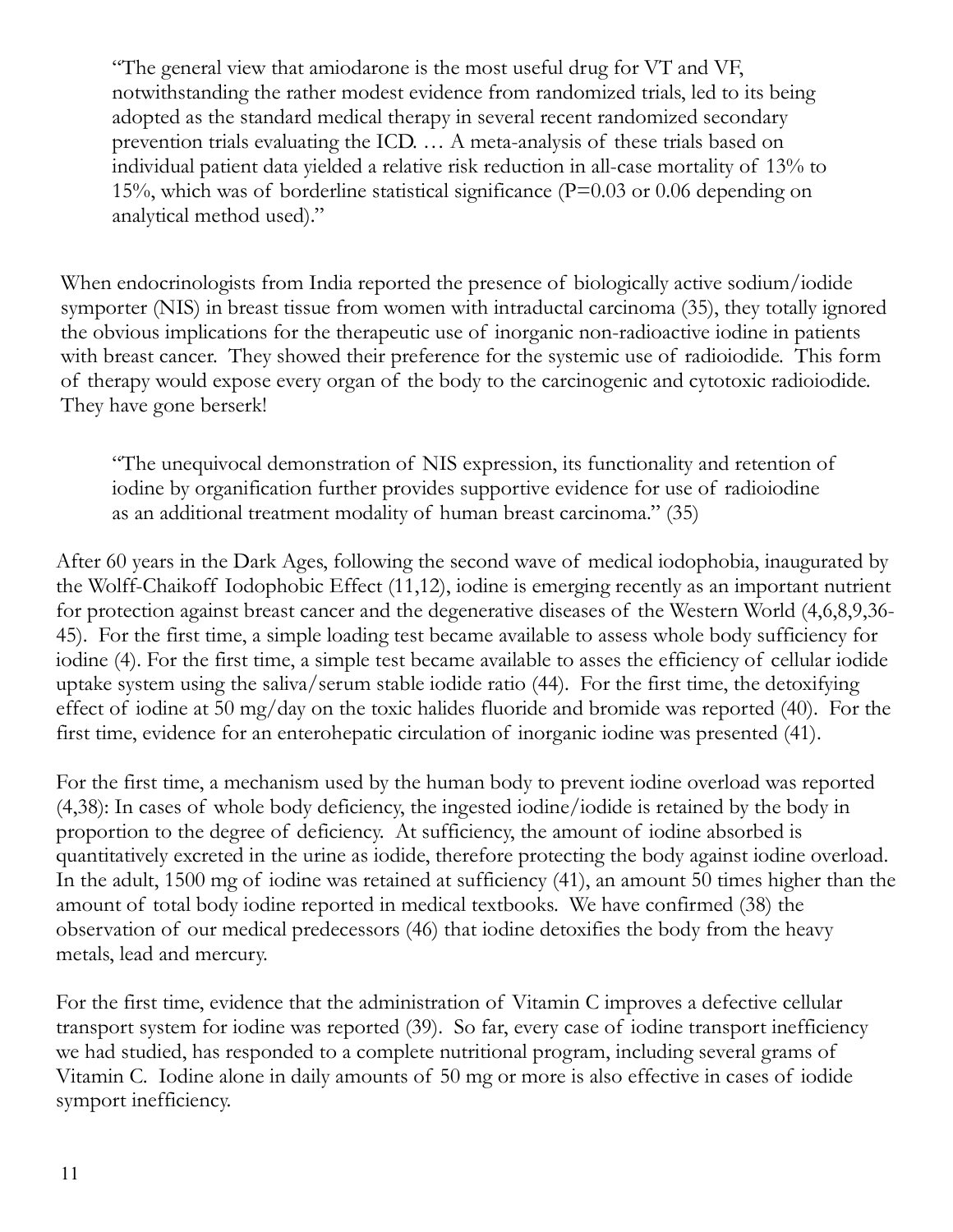The iodine/iodide loading test to assess whole body sufficiency for iodine becomes more accurate by implementing a complete nutritional program for one month prior to the loading test. In cases of iodine transport inefficiency, the high urinary excretion of iodide would give the false impression of iodine sufficiency (38,39). By correcting this inefficiency of the iodine transport system through nutritional intervention (38,39), prior to performing the loading test, this test becomes more accurate. The loading test is not reliable in patients on antithyroid drugs which inhibit oxidation and organification of symported iodide in the target cells. This results in a high urinary excretion of iodide, giving the false impression of whole body sufficiency.

## **References**

- 1) Abraham, G.E., *The history of iodine in medicine. Part 1: From Discovery to Essentiality*. The Original Internist, 13(1):29-36, 2006.
- 2) Marine D., Kimball, B.S., *The Prevention of Simple Goiter in Man*, J. Lab Clin Med., 3:40-48, 1917.
- 3) Marine D., *Prevention and Treatment of Simple Goiter*, Atl. Med. J., 26:437-442, 1923.
- 4) Abraham, G.E., *The safe and effective implementation of orthoiodosupplementation in medical practice*. The Original Internist, 11:17-36, 2004.
- 5) Hartsock, C.L., *Iodized Salt in the Prevention of Goiter*. Jour. Amer. Med. Assoc., 86:1334-1338, 1926.
- 6) Abraham, G.E.: *The concept of orthoiodosupplementation and its clinical implications*. The Original Internist, 11:29-38, 2004.
- 7) *Diagnosis and Treatment of Diseases of the Thyroid Gland*. Editor Amy F. Rowland, W.B. Saunders Company, 1932, pg. 98.
- 8) Abraham, G.E., *The Wolff-Chaikoff Effect: Crying Wolf?* The Original Internist, 12(3):112-118, 2005.
- 9) Abraham, G.E., Flechas, J.D., Hakala, J.C., *Orthoiodosupplementation: Iodine sufficiency of the whole human body*. The Original Internist, 9:30-41, 2002.
- 10) Kelly, Francis C., *Iodine in Medicine and Pharmacy Since its Discovery 1811-1961*. Proc R Soc Med 54:831-836, 1961.
- 11) Wolff, J. and Chaikoff, I.L., *Plasma Inorganic Iodide as a Homeostatic Regulator of thyroid Function*. J. Biol. Chem, 174:555-564, 1948.
- 12) Wolff, J., *Iodide Goiter and the Parmacologic Effects of Excess Iodide*. Am J. Med. 47:101-124, 1969.
- 13) Burgi, H., Schaffner, Th., Seller, J.P., *The Toxicology of Iodate: A Review of the Literature*. Thyroid, 11:449-456, 2001.
- 14) Pittman et al, *Thyroidal Radioiodine Uptake*. N. Engl. J. Med., 280:1431-1434, 1969.
- 15) Wartofsky, L., Ingbar, S.H., *Estimation of the Rate of Release of Non-thyroxine Iodine from the Thyroid Glands of Normal Subjects and Patients with Thyrotoxicosis*. J. Clin. Endocr., 33:488-500, 1971.
- 16) London, W.T., Vought, R.L., Brown, F.A., *Bread a Dietary Source of Large Quantities of Iodine*. New Engl. J. Med., 273:381, 1965.
- 17) Stanley, M.M., *The direct estimation of the rate of thyroid hormone formation in man. The effect of the iodide ion on thyroid iodine utilization*. J. Clin. Endocr., 9:941-954, 1949.
- 18) Werner & Ingbar's *The Thyroid.* Braverman LE and Utiger RD Editors, Ninth Edition, Lippincott Williams & Wilkins, 2005.
- 19) Werner & Ingbar's *The Thyroid.* Braverman LE and Utiger RD Editors, Eighth Edition,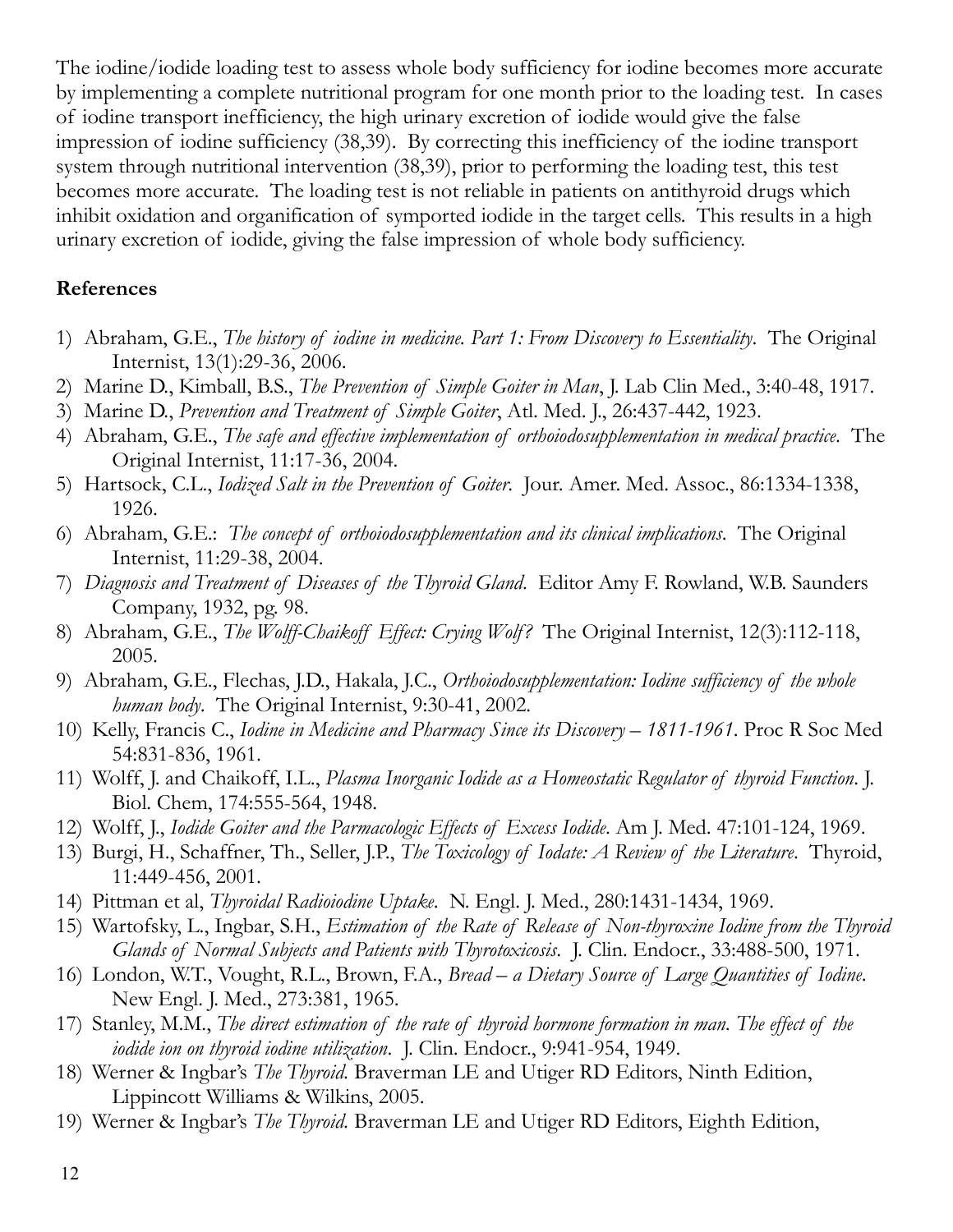Lippincott Williams & Wilkins, 2000.

- 20) Roti, E., Vagenakis, A.G., *Effect of Excess Iodide: Clinical Aspects*. In Werner & Ingbar's The Thyroid – Braverman LE and Utiger RD Editors, Lippincott Williams & Wilkins, 316-329, 2000.
- 21) Roti, E., Vagenakis, A.G., *Effect of Excess Iodide: Clinical Aspects*. In Werner & Ingbar's The Thyroid – Braverman LE and Utiger RD Editors, Lippincott Williams & Wilkins, 288-305, 2005.
- 22) Thomas, W.C., Black, A.P., Freund, G., et al, *Iodine Disinfection of Water*. Arch. Environ. Health, 19:124-128, 1969.
- 23) Clements, F.W., *Goitre prophylaxis by addition of potassium iodate to bread*. The Lancet, 1:489-492, 1970.
- 24) Pearce, E.N., … Braverman, L.E., *Effects of Chronic Iodine Excess in a Cohort of Long-Term American Workers in West Africa*. J. Clin. Endocr. & Metab., 87:5499-5502, 2002.
- 25) Pitsiavas, V., Smerdely, P., Boyages, S.C., *Amiodarone compared with iodine exhibits a potent and persistent inhibitory effect on TSH-stimulated cAMP production in vitro: a possible mechanism to explain amiodarone-induced hypothyroidism*. European J. Endocr., 140:241-249, 1999.
- 26) Meier, C.A., Burger, A.G., *Effects of drugs and other substances on thyroid hormone synthesis and metabolism*. In Werner & Ingbar's The Thyroid – Braverman LE and Utiger RD Editors, Lippincott Williams & Wilkins, 265-280, 2000.
- 27) Meier, C.A., Burger, A.G., *Effects of drugs and other substances on thyroid hormone synthesis and metabolism*. In Werner & Ingbar's The Thyroid – Braverman LE and Utiger RD Editors, Lippincott Williams & Wilkins, 229-246, 2005.
- 28) Hermida, J.S., Jarry, G., Tcheng, E., et al, *Radioiodine Ablation of the Thyroid to Allow the Reintroduction of Amiodarone Treatment in Patients with a Prior History of Amiodarone-Induced Thyrotoxicosis*. Am. J. Med., 116:345-348, 2004.
- 29) Farwell, A.P., Abend, S.L., Huang, S.K.S., et al, *Thyroidectomy for Amiodarone-Induced Thyrotoxicosis*. JAMA, 263(11):1526-1528, 1990.
- 30) Phillippou, G., Koutras, D.A., Piperingos, G., et al, *The effect of iodide on serum thyroid hormone levels in normal persons, in hyperthyroid patients, and in hypothyroid patients on thyroxine replacement*. Clin. Endocr., 36:573-578, 1992.
- 31) Martino, E., Bartalena, L., Bogazzi, F., et al, *The Effects of Amiodarone on the Thyroid*. Endocrine Reviews, 22(2):240-254, 2001.
- 32) Dusman, R.E., et al, *Clinical Features of Amiodarone-Induced Pulmonary Toxicity*. Circulation, 82:51- 59, 1990.
- 33) Connolly, S.J*., Evidence-Based Analysis of Amiodarone Efficacy and Safety*. Circulation 100:2025- 2034, 1999.
- 34) Abraham, G.E., *The Wolff-Chaikoff Effect: Crying Wolf?* The Original Internist, 12(3):112-118, 2005.
- 35) Upadhyay, G., Singh, R., Agarwal, G., et al, *Functional expression of sodium iodide symporter (NIS) in human breast cancer tissue*. Breast Cancer Research and Treatment 77:157-165, 2003.
- 36) Abraham, G.E., Flechas, J.D., Hakala, J.C., *Optimum Levels of Iodine for Greatest Mental and Physical Health*. The Original Internist, 9:5-20, 2002.
- 37) Abraham, G.E., Flechas, J.D., Hakala, J.C., *Measurement of urinary iodide levels by ion-selective electrode: Improved sensitivity and specificity by chromatography on anion-exchange resin*. The Original